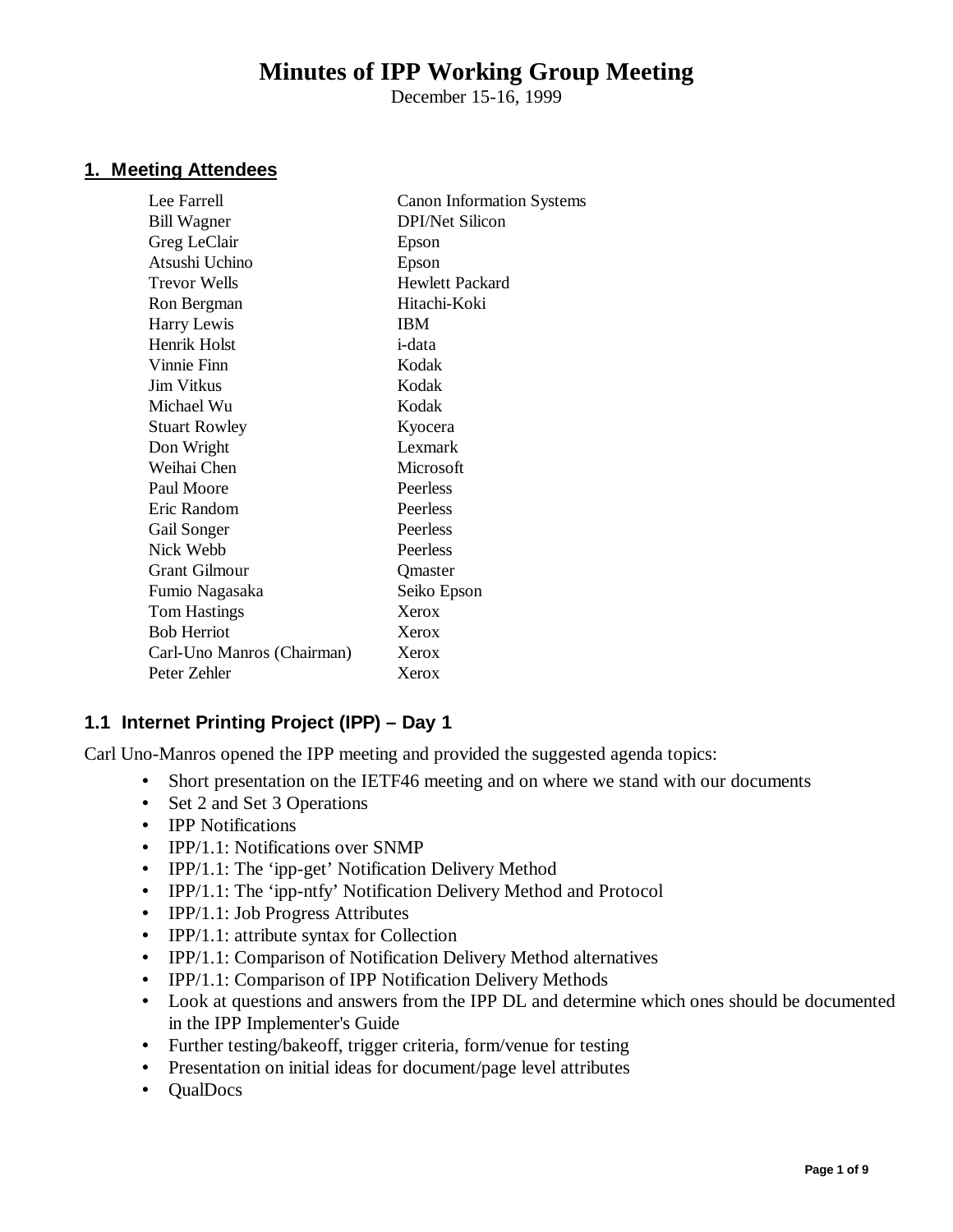# **1.1.1 IETF Meeting**

Carl-Uno gave a brief review of the slides that he had presented at the IPP Extensions "Birds of a Feather" (BOF) session of the November IETF Plenary:

ftp://ftp.pwg.org/pub/pwg/ipp/IETF-Presentations/ietf46-IPP.pdf ftp://ftp.pwg.org/pub/pwg/ipp/IETF-Presentations/IPP-Status-9912.pdf

He mentioned that the QualDocs (Quality Document Transfer) BOF was also held at the Plenary, and included many of the same participants.

# **1.1.2 QualDocs**

Paul Moore provided some information on QualDocs. He explained that QualDocs came out of the Internet Fax (IFax) effort within the IETF. All IFax implementations (and the related IETF specifications) are currently based on store-and-forward methods. However, it has been noted that several features of "classic facsimile" (e.g., format negotiation) are not provided by the existing IFax protocol.

IPP has been identified as a good basis for providing these additional features. Paul has written a document that describes a protocol built on IPP to achieve the desired capability for transferring high quality documents over the Internet. The TIFF-FX image format (RFC 2301) has been adopted as the base document format requirement supported by QualDocs, and the protocol allows the client to query the target device to discover the exact features supported.

Paul noted that the QualDocs protocol is not limited to the transfer of documents only— it is suitable for a variety of image transfer applications.

Paul plans to submit his document to the IETF as an Internet-Draft in the next few weeks.

## **1.1.3 Set 2 and Set 3 Operations**

Tom Hastings led a review of the two documents on new IPP operations:

ftp://ftp.pwg.org/pub/pwg/ipp/new\_OPS/ipp-ops-set2-991208.pdf ftp://ftp.pwg.org/pub/pwg/ipp/new\_OPS/ipp-ops-set3-991208.pdf

He first listed the Set 2 Operations, which include both Printer object and Job object operations:

Printer Operations Set-Printer-Attributes Enable-Printer Disable-Printer Pause-Printer-After-Current-Job (IPP/1.1 Pause-Printer clarified) Pause-Printer-After-All-Current-Jobs Deactivate-Printer Activate-Printer Restart-Printer Shutdown-Printer Startup-Printer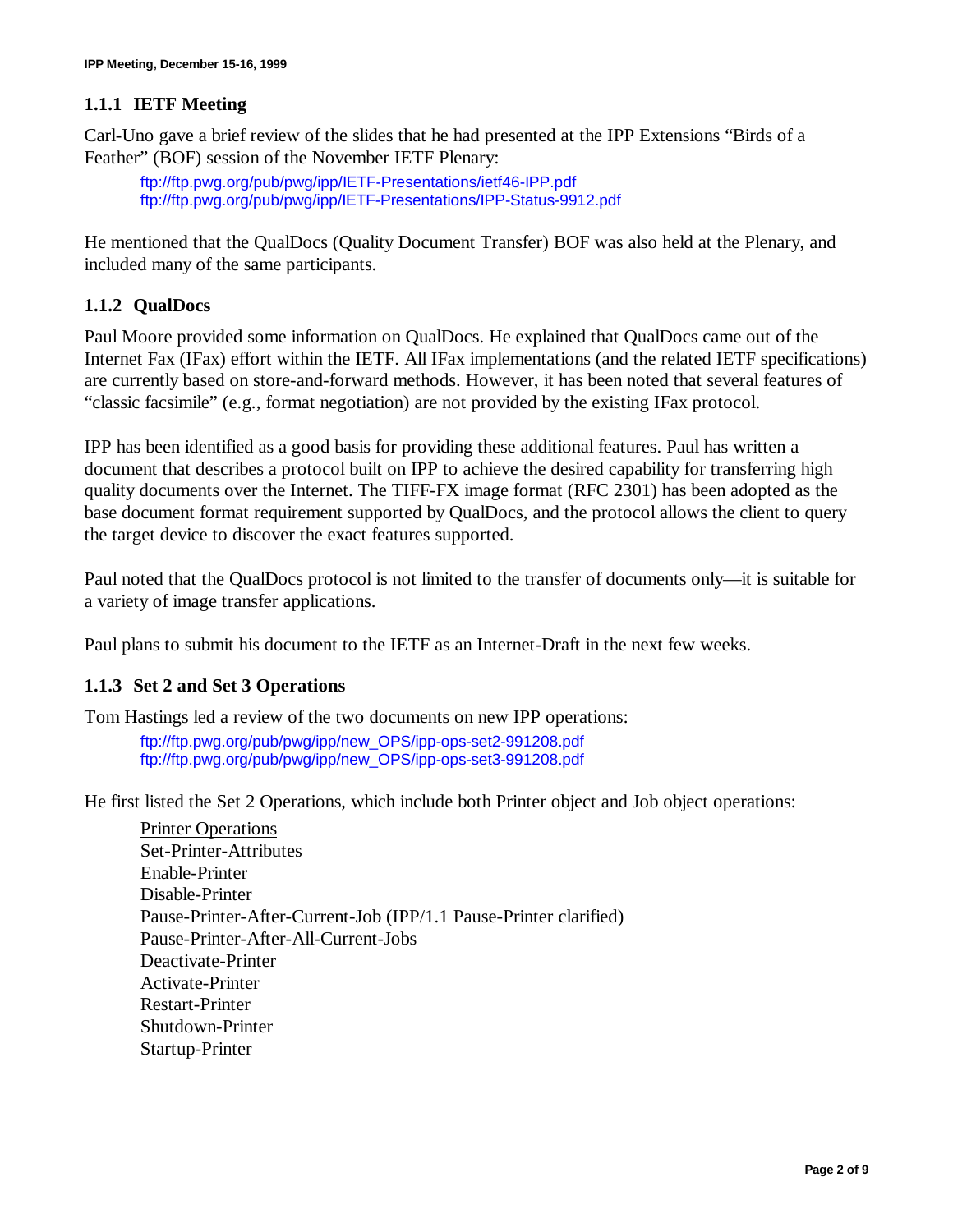Job Operations Set-Job-Attributes Reprocess-Job Cancel-Current-Job (though the target is the Printer object) Suspend-Current-Job (though the target is the Printer object) Resume-Job Promote-Job

The Set3 operations are Device operations that operators/administrators may perform and that directly affect the output device:

| Disable-Device                 | Enable-Device                   |
|--------------------------------|---------------------------------|
| Pause-Device-Now               | Pause-Device-After-Current-Copy |
| Pause-Device-After-Current-Job | Resume-Device                   |
| Deactivate-Device              | Activate-Device                 |
| Purge-Device                   | Reset-Device                    |
| Power-Off-Device               |                                 |

Tom reviewed the terminology, requirements and use cases in the Set3 document. During the review, someone suggested that a possible additional requirement would be to pause the device after a *specific* job.

The group agreed that additional clarification should be added to explain the full impact of a Shutdown-Printer command.

It was suggested that the Note in the paragraph describing the requirement for Startup-Printer ("This operation is unlikely to be supported for the embedded Printer configuration.") should be removed.

Some people suggested that there should be an equivalent Startup operation for a device— Startup-Device. This led to a discussion about what is actually meant by "turning power off." Can a "turned off" device still listen for commands— or have its power turned back on remotely?

While reviewing the configuration diagrams shown in the Set3 document, there was much discussion about whether device operations can be supported for fan-out configurations. At one of the IPP teleconferences, it was determined that this would be too complicated. As a result, device operations can only occur on fan-out configurations if the fanned-out device is hosted by a subordinate IPP Printer object.

Because there was much confusion about the meaning of a "subordinate Printer object", Tom will modify figure 5 in the Set3 document.

Two Issues in the Set3 document were addressed:

```
ISSUE 01 – Ok that every Device operation REQUIRES the IPP Printer to perform the corresponding
Printer operation, if implemented?
```
The group agreed that it will *not* be ok. The paragraph following Table 1 in the document will be removed or modified.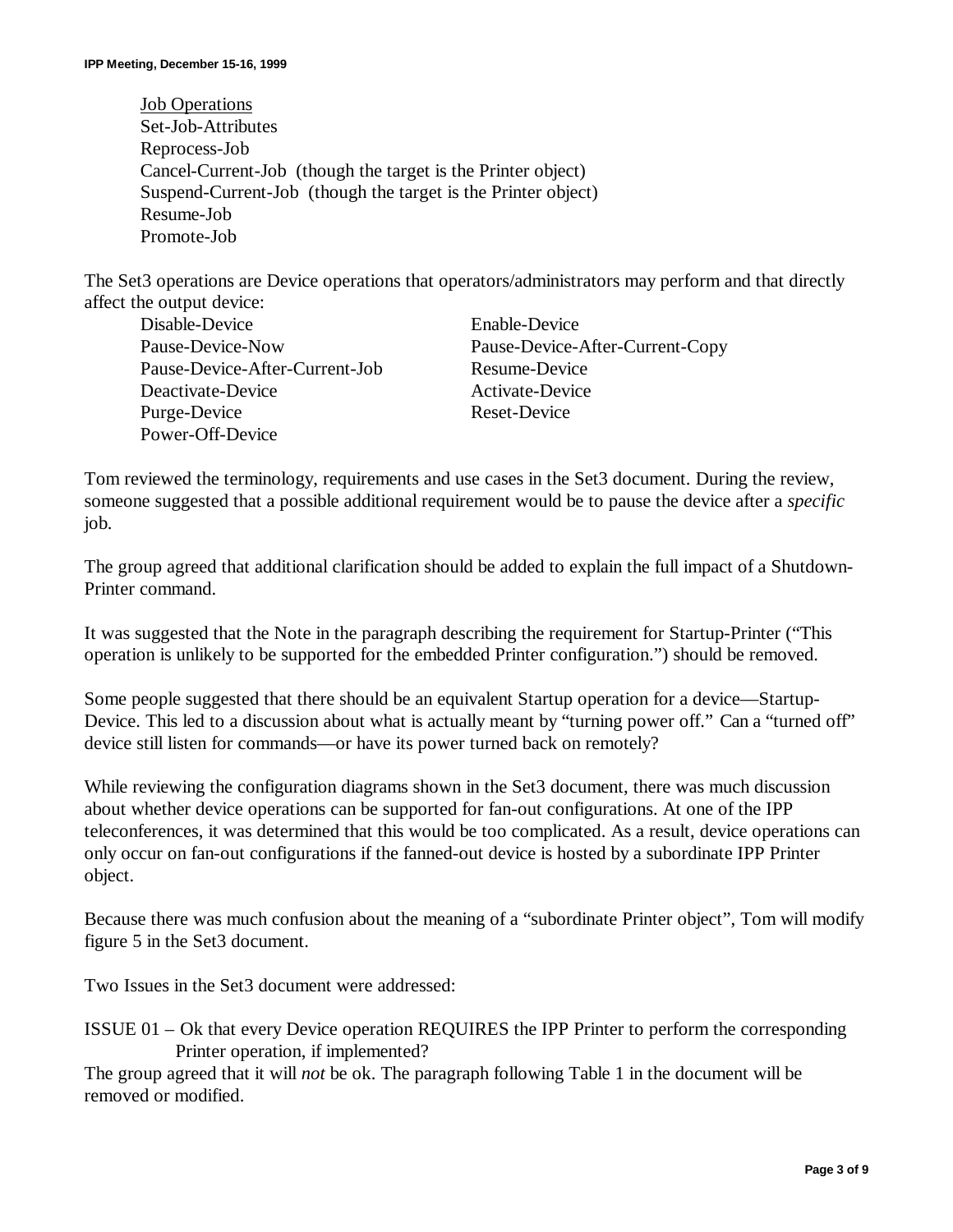ISSUE 02 – Which corresponding Printer operations MUST an implementation support, if it supports a particular Device operation?

Deferred.

Should the Cancel-Current-Job operation (in Set2 document) be forwarded? What is the behavior on a fan-out configuration to multiple devices? Which is the "current job"? Should it be left as "implementation dependent"?

While reviewing the "Set Printer Attributes" operation (in Set2 document), it was suggested that a more general mechanism should be defined for handling and supporting side effects— such as modifying values of any related attributes.

The group agreed that all the "Set" operations should be moved to a separate document.

Should the attribute names be modified (e.g., with a unique suffix) to identify them as "factory defaults"? Some individuals thought that this would make some of the factory default handling easier to specify/implement. Also, some of the attributes could be prefixed/suffixed to indicate that they are [only] applicable to specific document formats. Although preliminary discussion appears encouraging, the topic was deferred for more detailed examination.

There was general agreement that the protocol should support the ability to "unset" values.

# **1.2 Internet Printing Project (IPP) – Day 2**

## **1.2.1 Set 2 and Set 3 Operations – cont'd**

Tom continued the review by addressing the Issues in the Set2 document.

ISSUE 01 – Do we want to define whether the response to the client for Job operations can happen before the non-leaf Printer gets the response from its subordinate Printer or MUST the nonleaf Printer wait until its gets the response from its subordinate Printer?

Yes.

ISSUE 02 – The "requesting-user-name" operation attribute is the parent Printer's host, not the original requesting user, correct?

Correct.

ISSUE 03 – Presumably the "job-originating-user-name" remains as the authenticated original user, not the parent Printer's authenticated host, correct?

Correct.

ISSUE 04 – What new 'moving-to-xxx' and 'xxx' values do we need to support the new operations defined in this document?

Deferred.

ISSUE 05 – Should Pause-Printer-After-Current-Job be a new operation with a new operation-id code or be a clarification of the existing IPP/1.1 Pause-Printer operation and use its operation-id? Or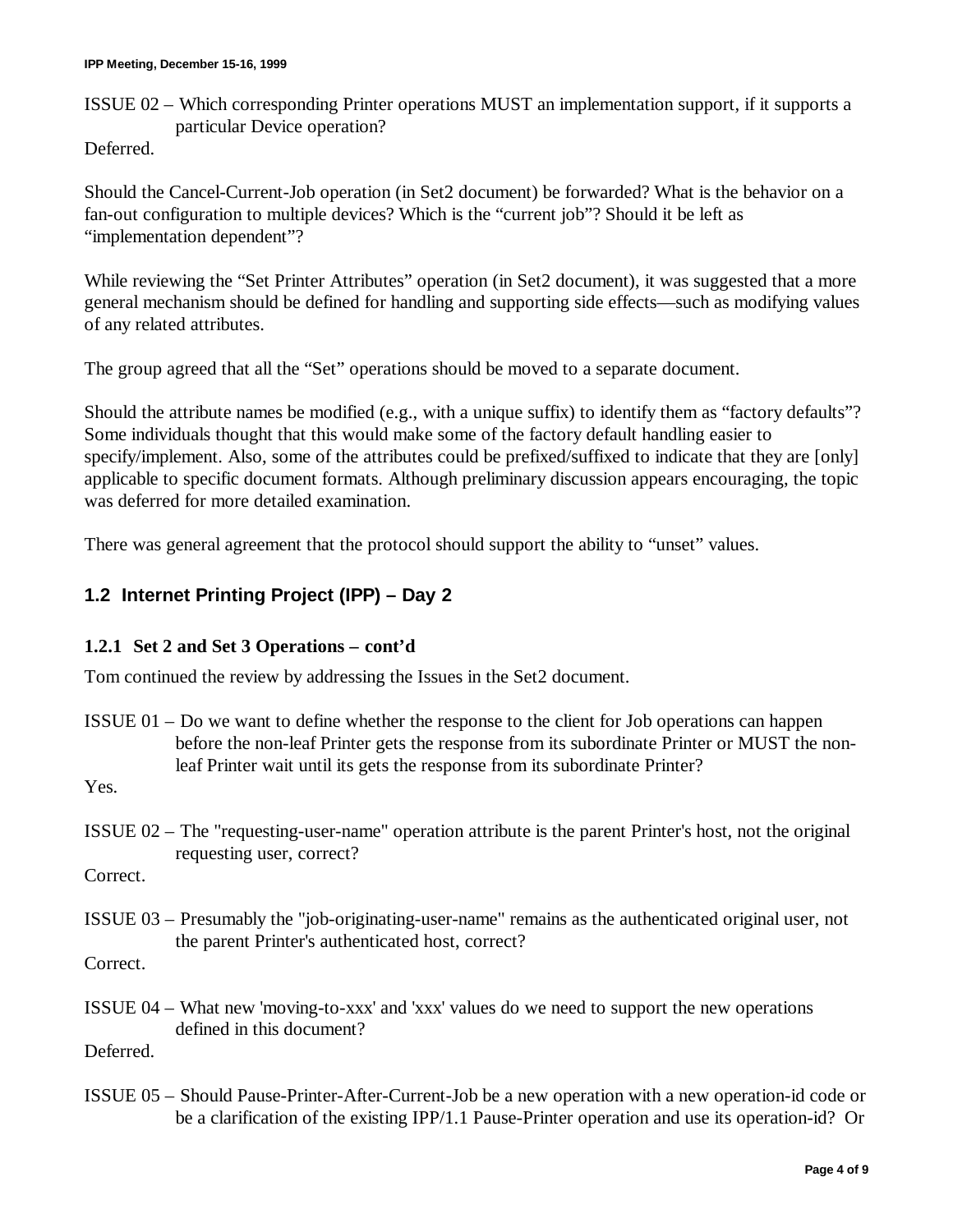should the Pause-Device-Now operation be a new operation-id code or be the clarification of the existing IPP/1.1 Pause-Printer operation and use its operation-id? Or should both Pause-Printer-After-Current-Job and Pause-Device-Now be new operation-id codes and leave the IPP/1.1 Pause-Printer with its current ambiguous (implementer free-for-all) semantics?

The new operations for Pause Printer and Pause Device will be defined. The IPP/1.1 Pause operation will not change.

- ISSUE 06 Should the Printer's "printer-state" attribute be independent of the Pause Printer operations so that the Pause Printer operations don't set the "printer-state" to 'stopped', i.e., the "printerstate" tries to reflect 'idle', 'processing', or 'stopped' of the output device(s) as best it can independent of whether the IPP Printer object is paused or not?
- No (no change is required.)
- ISSUE 07 Would a better name for Pause-Printer-After-All-Current-Jobs be Hold-Future-Jobs? Unfortunately, unlike Pause-Printer-After-All-Current-Jobs which gets to 'paused', the state transition would just be to 'idle' when all of the current jobs have completed? But what operation would undo this condition? Do-Not-Hold-Future-Jobs, Release-All-Jobs? Or how about having a single Schedule-Jobs operation that has a parameter that says whether to hold all future jobs or not?
- Deferred.
- ISSUE 08 Any better name than 'moving-to-paused-all' Printer state reason to distinguish Pause-Printer-After-All-Current-Jobs from Pause-Printer-After-Current-Job which uses 'moving-topaused'?
- Deferred.
- ISSUE 09 Should the Printer's "printer-state" attribute be independent of the Pause Printer operations so that the Pause Printer operations don't set the "printer-state" to 'stopped', i.e., the "printerstate" tries to reflect 'idle', 'processing', or 'stopped' of the output device(s) as best it can independent of whether the IPP Printer object is paused or not?
- No (no change is required.)
- ISSUE 10 Should Cancel-Current-Job really be moved to Set3 as a Device operation, i.e., Cancel-Current-Device-Job or do we need both a Printer and a Device operation that cancels the current job?

This should be moved to Set3.

Tom asked if anyone would like to form a small sub-group to work out more details on the Set2/Set3 Operations documents. Peter Zehler, Harry Lewis, Michael Wu, and Ron Bergman all volunteered. Tom will publish an updated version of the documents and will distribute them for review.

A separate sub-group (which will probably be much larger) will be established to review the new "Set Operations" document when it is generated.

[Tom requested that the Minutes should reflect that the group should "wait for the Op codes before sending out the document for WG last call."]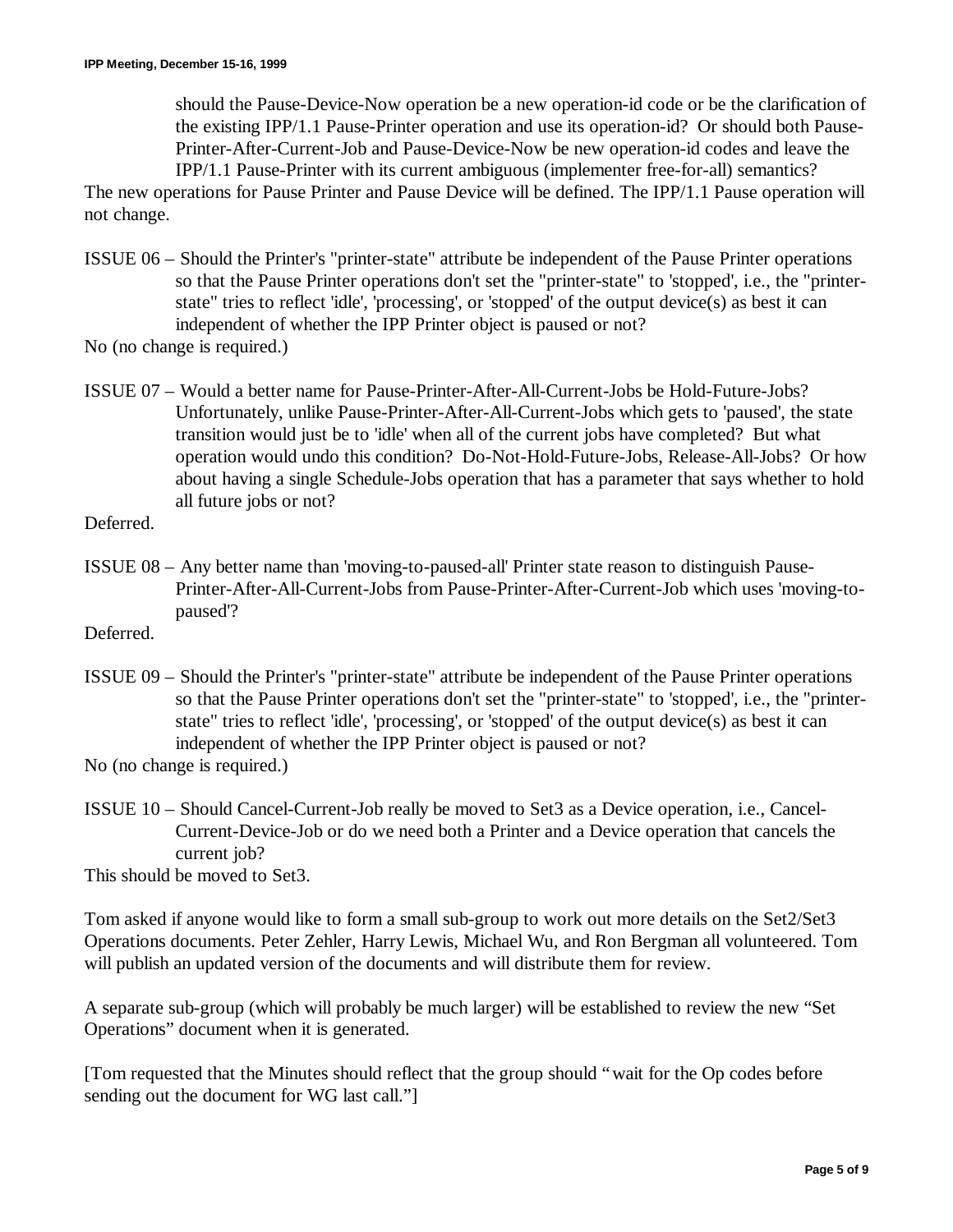## **1.2.2 IPP Notifications**

Tom led a review of the IPP Notification specification document: ftp://ftp.pwg.org/pub/pwg/ipp/new\_NOT/ipp-not-spec-991014.pdf

During the review, Bob Herriot suggested that the size of subscriber-user-data (currently octetString(63)) should be changed to 255.

ISSUE 1 – Once a number of delivery solutions have been developed and evaluated, we may want to make one or several of them REQUIRED for implementation to ensure a minimum set of interoperability. Which one or ones should be REQUIRED?

Deferred.

ISSUE 2 – Should we change the Notification Model to allow notification delivery methods that are request and response (in addition to the current model which has only one-directional notification delivery using the 'application/ipp' operation response format?

"Make it look like a request whether the response comes back from recipient or not, except when the notification is a response to a request."

ISSUE 3 – If the answer to Issue 2 is yes, should we change the format of the notification content using 'application/ipp' to always be a (new) Send-Notification operation request, whether the scheme returns a response or not?

Yes.

ISSUE 4 – Ok that "job-uri" isn't defined for use with the Create-Job-Subscription operation? Initially it was suggested that we should be consistent with IPP/1.1, and that "job-uri" should be defined. However, after more discussion, this Issue was deferred.

ISSUE 5 – Ok that we aren't passing the operation attributes that are copied to the Subscription object in the new Subscription object attributes group? Some of the "notify-xxx" attributes aren't Subscription object attributes.

It would be good to create a separate tag for subscriptions.

## **1.2.3 The 'ipp-ntfy' Notification Delivery Method and Protocol**

Tom led a review of the "IPP-ntfy" document:

ftp://ftp.pwg.org/pub/pwg/ipp/new\_NOT/ipp-not-ntfy-delivery-991209.pdf

- ISSUE 01 What should the name of this delivery method and protocol be that we use in the title of this document?
- Evidently, the IESG does not approve of abbreviated names. Deferred.
- ISSUE 02 What should the scheme name be? Consider 'ipp-ntfy' a working title, until we see several schemes. The 'ipp-get' delivery method is another example. Should the scheme name somehow include "notification", i.e., 'ntfy'? How about 'ipp-ntfy-send' or 'ipp-ntfy-push' and 'ipp-ntfy-get' or 'ipp-ntfy-pull' to go with the Send-Notifications and Get-Notifications operations, respectively?

Deferred.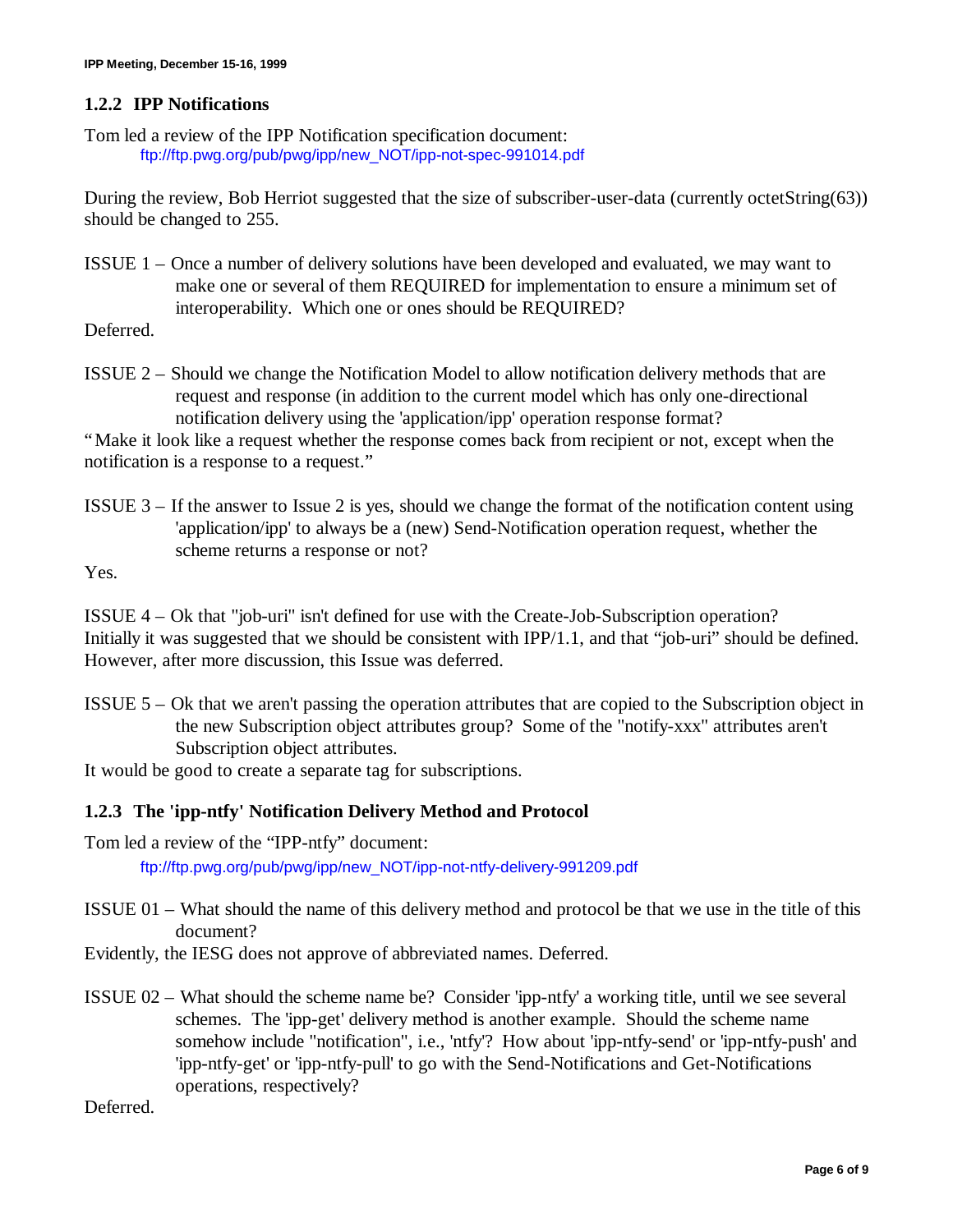ISSUE 03 – Should the scheme name be used in the title? Deferred.

- ISSUE 04 Ok to add a "Generic Attributes" group tag to [ipp-pro], instead of adding a special tag for each new object and/or operation that needs a different set of attributes than Job or Printer? The same issue for the Subscription object in [ipp-ntfy]. Either we define separate tags for both or use a single generic tag for both and future objects and attribute groups.
- A tag for Notifications should be defined. A separate tag for Subscriptions will also be defined.
- ISSUE 05 Ok to extend Notification Model to allow a single notification to have both Human Consumable form and Machine Consumable form when the client asks for Human Consumable form by supplying the "notify-text-format" attribute rather than the Human Consumable being sent instead or in addition to the Machine Consumable using MIME multipart-related?

Yes, each method can behave differently. In some cases, the Human Consumable form could be added to the Machine Consumable. In other cases, only one will be sent.

## **1.2.4 Document/Page Attributes – Exception Attributes**

Bob Herriot presented his proposal on Exception Attributes. He explained that certain pages or even whole documents within a job might need to be handled differently than the rest of a job. Different finishing requirements or page media types (e.g., letterhead) were given as examples.

Bob said that he will post his slides and the associated proposal document.

During the presentation, Don Wright suggested that the "last page" should be referenceable— even when its exact page number is not known.

Don also suggested that different copies of the same document should be able to have different attributes assigned. For example, it should be possible to send a document only once, but request one copy printed duplex, one copy on transparencies, and multiple copies printed 2-up format.

NOTE: This document will be a PWG specification. Don noted that it should be published with PWG copyright statements.

## **1.2.5 Registering Private Operations**

It was noted that the support for "private" operations needs to be established— especially to ensure collision avoidance. A publicly accessible PWG registry was suggested. Gail Songer volunteered to work on developing the registry and its associated processes.

## **1.2.6 The 'ipp-get' Notification Delivery Method**

Tom led a review of the "IPP-get" document: ftp://ftp.pwg.org/pub/pwg/ipp/new\_NOT/ipp-not-get-delivery-991207.pdf

ISSUE 01 – Is there a limit to the number of outstanding Get-Notifications requests that an IPP Printer supports? What is this number? How does it relate to the maximum number of Subscriptions? Can the client determine the number?

Deferred.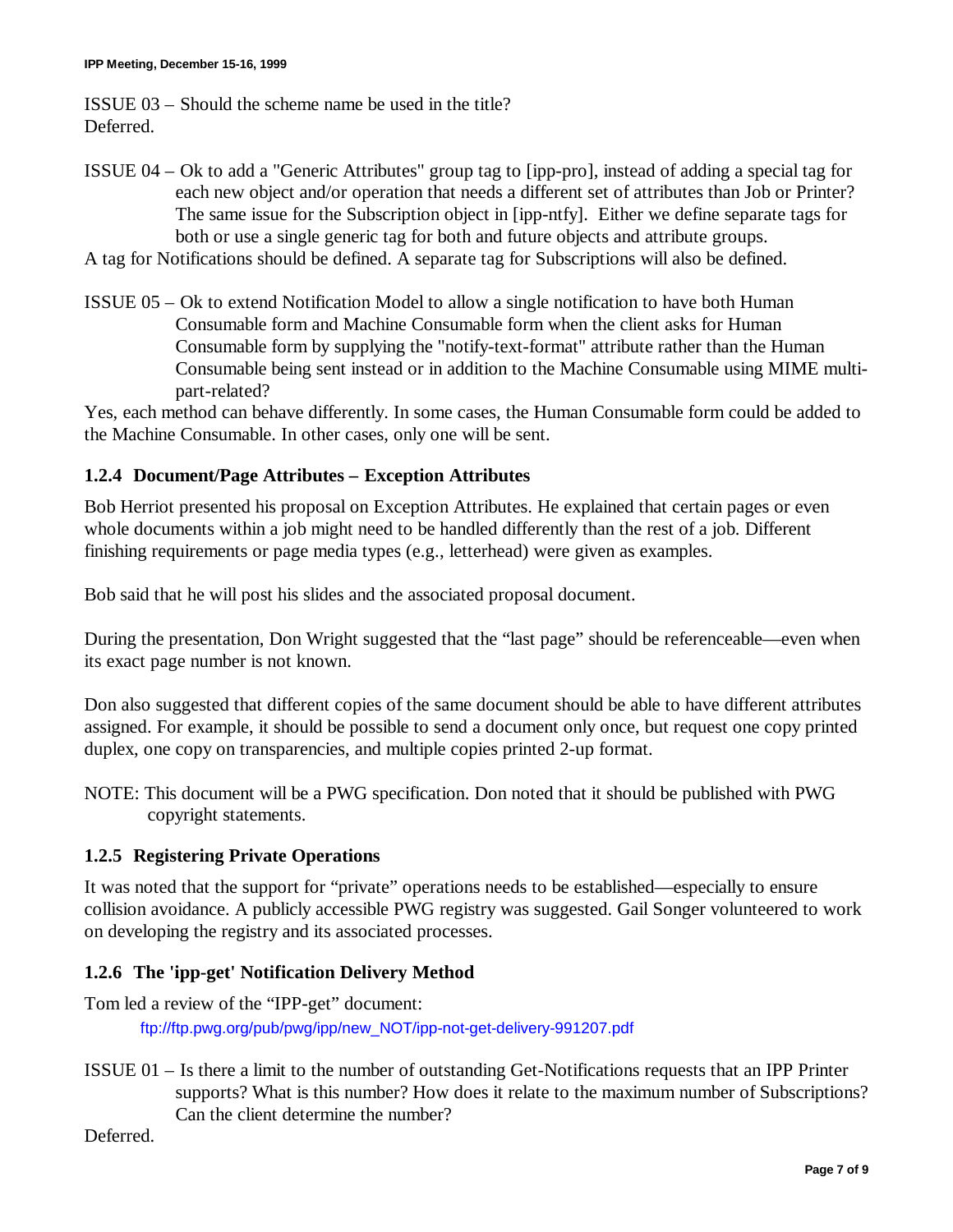ISSUE 02 – Should an implementation be able to queue event Notifications, so that a client can get event Notifications that had occurred prior to the Get-Notifications? If so, how long does the IPP Printer keep the event Notifications before discarding them (for this delivery method only)? The lease time of the Subscription object? If this is possible, should the subscriber get to say whether to queue or not, or is it just baked into the implementation. If the former, does the subscriber indicate via a parameter in the notification method URL? If the latter, how does a client discover whether event Notifications are queued or not? Should we have two different notification methods, one the queues and one that doesn't?

It was suggested that any "notification queuing service" should be the responsibility of the notification recipient, not the Printer. However, the Issue was not completely resolved.

ISSUE 03 – What "printer-state-reasons" might cause an error return, if any? 'paused', 'shutdown', 'deactivated'?

None of the printer-state-reasons should cause an error return.

ISSUE 04 – Is this correct for MIME multi-part-related responses? This needs prototyping. Deferred.

There was mixed opinion on whether the "ipp-get" scheme needs to be registered with IANA.

#### **1.2.7 IPP Interoperability Testing**

Pete Zehler led a discussion on future IPP testing. When will the next "Bake-off" be held? It depends on when we achieve a critical "trigger" threshold of additional content in sufficient implementations. Other "trigger" items suggested include:

- IPP/1.1 is published as an RFC
- [Some of the] Set Operations
- Notifications

Once the trigger items are achieved, a lead time of at least 3 months notice is probably reasonable. Initial estimate for the event: 3<sup>rd</sup> Ouarter 2000.

Pete thinks that we should use a more rigorous test plan, and says that a formal test suite would be very beneficial.

Other suggestions for the next bake-off include:

- more client instances
- more security testing

Someone needs to organize and/or host the event. If anyone is interested in being the Interoperability Bake-off Host, please contact Pete Zehler. Cost issues and "entry fee" considerations still need to be resolved. The cost will likely be affected by the location facilities.

Could IEEE-ISTO host the event? Stardust Labs, Quality Logic, or a University are other possibilities to consider.